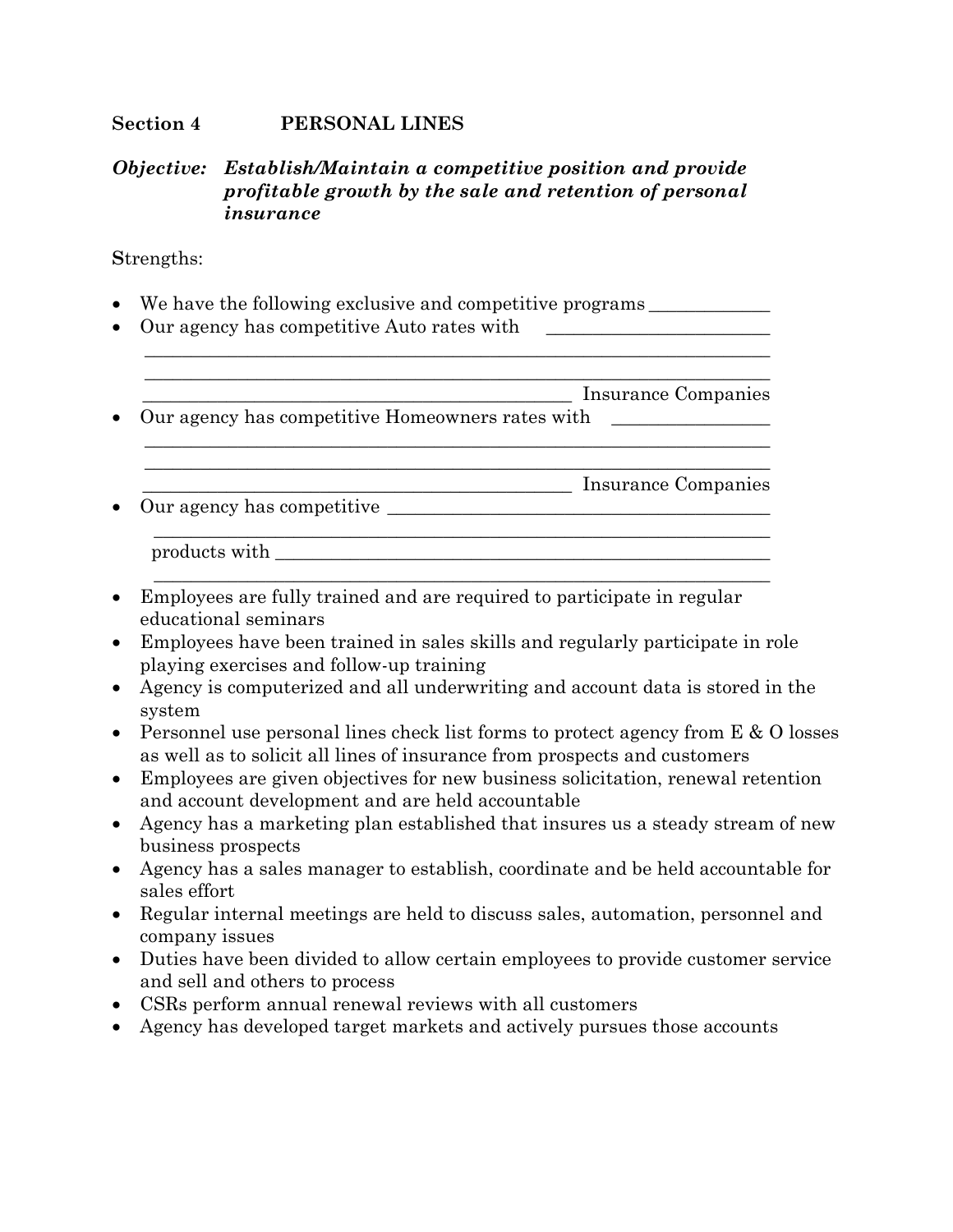### **W**eaknesses

- Our agency has less than \_\_\_\_\_\_% of its customers with 2 or more policies
- We have no exclusive and competitive programs
- Our agency has non-competitive Auto rates with its Insurance Companies
- Our agency has non-competitive Homeowners rates with its Insurance Companies
- Employees have not been trained in sales skills and do not regularly participate in role playing exercises and follow-up training
- Employees are lacking in technical knowledge and are not required to participate in regular educational seminars
- Our agency is not computerized
- Agency is computerized but all underwriting and account data is not stored in the system
- Personnel do not use personal lines check list forms for new business
- Employees are not given objectives or goals for production, account retention and account development and are not held accountable
- Our agency does not have a marketing plan established that insures a steady stream of new business prospects
- Agency has no sales manager
- Regular internal meetings are not held to discuss sales, automation, personnel and company issues
- All personal lines employees do everything: sales, service, claims, etc.
- Our agency does not have enough business to attract any viable and competitive personal lines companies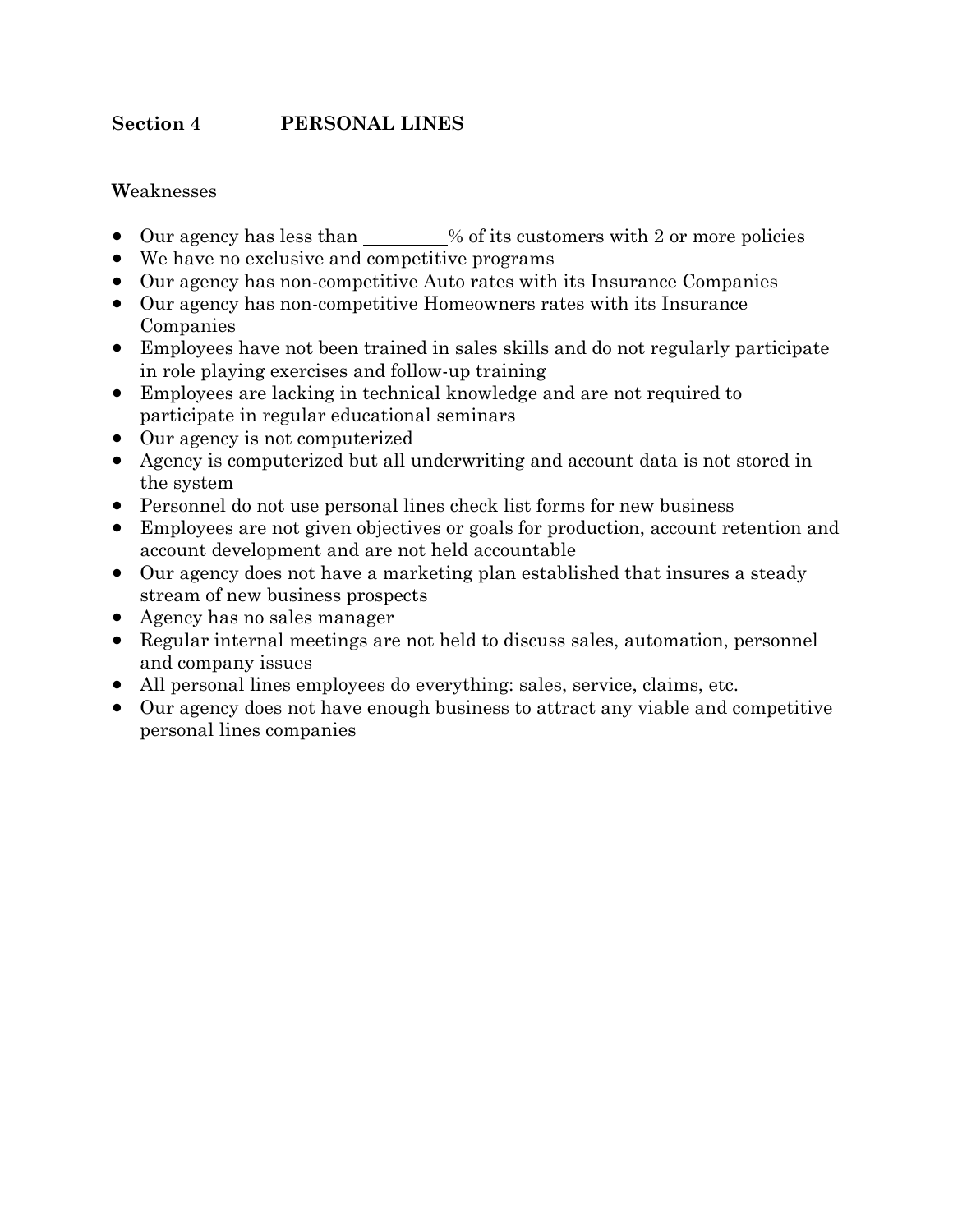## **O**pportunities

- We have  $\frac{1}{\sqrt{1-\frac{1}{\sqrt{1-\frac{1}{\sqrt{1-\frac{1}{\sqrt{1-\frac{1}{\sqrt{1-\frac{1}{\sqrt{1-\frac{1}{\sqrt{1-\frac{1}{\sqrt{1-\frac{1}{\sqrt{1-\frac{1}{\sqrt{1-\frac{1}{\sqrt{1-\frac{1}{\sqrt{1-\frac{1}{\sqrt{1-\frac{1}{\sqrt{1-\frac{1}{\sqrt{1-\frac{1}{\sqrt{1-\frac{1}{\sqrt{1-\frac{1}{\sqrt{1-\frac{1}{\sqrt{1-\frac{1}{\sqrt{1-\frac{1}{\sqrt{1-\frac{1}{\sqrt{1-\frac{1}{\sqrt{1-\frac{$ we may contact and solicit collateral lines
- We have established rapport with the following Real Estate, Escrow, and Mortgage Companies that will provide us with Homeowners leads:
- $\overline{\phantom{a}}$  ,  $\overline{\phantom{a}}$  ,  $\overline{\phantom{a}}$  ,  $\overline{\phantom{a}}$  ,  $\overline{\phantom{a}}$  ,  $\overline{\phantom{a}}$  ,  $\overline{\phantom{a}}$  ,  $\overline{\phantom{a}}$  ,  $\overline{\phantom{a}}$  ,  $\overline{\phantom{a}}$  ,  $\overline{\phantom{a}}$  ,  $\overline{\phantom{a}}$  ,  $\overline{\phantom{a}}$  ,  $\overline{\phantom{a}}$  ,  $\overline{\phantom{a}}$  ,  $\overline{\phantom{a}}$ • Our agency has been provided leads from the Insurance Company to pursue target market
- Establish a series of objectives, accountability and bonuses to insure the attainment of our financial goals
- Hire a sales training firm to instruct our people in sales techniques
- Ours is a growing area with many new residents, homes and businesses
- A rate decrease has been given in our area by \_\_\_\_\_\_\_\_\_\_\_\_\_\_\_\_\_ Insurance Company for Auto or Homeowners
- Full computerization allows our CSRs to spend more time in account development and sales
- Placing our personal insurance business with company service centers will increase our account retention and profitability
- Contacting **all** customers for a renewal review will allow us to write more policies per customer
- •
- •
- •
- •

# **T**hreats

- Banks, auto manufacturers and credit unions have entered the propertycasualty insurance field
- Direct writers (specify) are becoming more competitive in our marketing territory in commercial lines
- Consumer legislation could force companies to suspend writing business in our state/marketing area
- Without providing our customers with some perceptible "Values Added", they will leave us for a small price differential
- Inefficient use of our computers could cause us to lose money as commissions shrink
- Shrinking commission percentages, lower premiums and a bad economy has decreased our income per account and our profit
- Without a contingency, our agency will have no profit
- Use of the internet is eroding independent agents' market share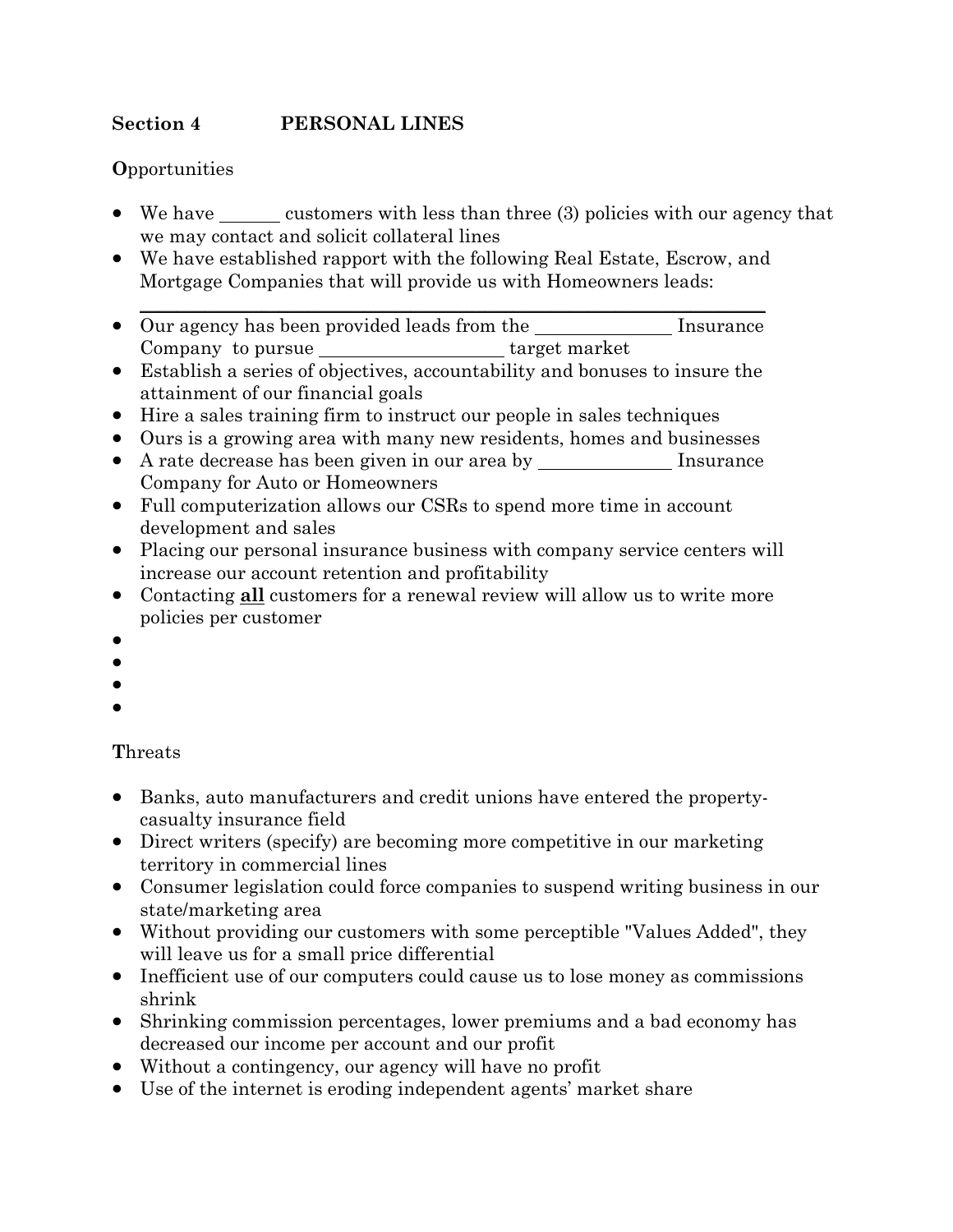## **Potential Goals:**

- Implement Program Of Account Development
- Establish System Of Referrals To Develop New Business
- Hire a Sales Manager To Assure Agency Of Continued Growth
- Establish a Telemarketing Campaign To Develop New Business
- Establish a Marketing Campaign To Develop New Business that utilizes social media and email marketing strageties
- Develop Strategy To Attract New And Competitive Companies
- Load All Data Into Computer System
- Begin Electronic Filing In Personal Lines
- Restructure Personal Lines to Separate Processing & Customer Service Functions
- Hire Consulting Firm to Assist In Restructuring Commercial Lines Operation And Train Sales People
- Provide Additional Computer Usage Training For Employees
- Provide Additional Technical Training For Employees
- Provide Sales Training And Follow Up For Employees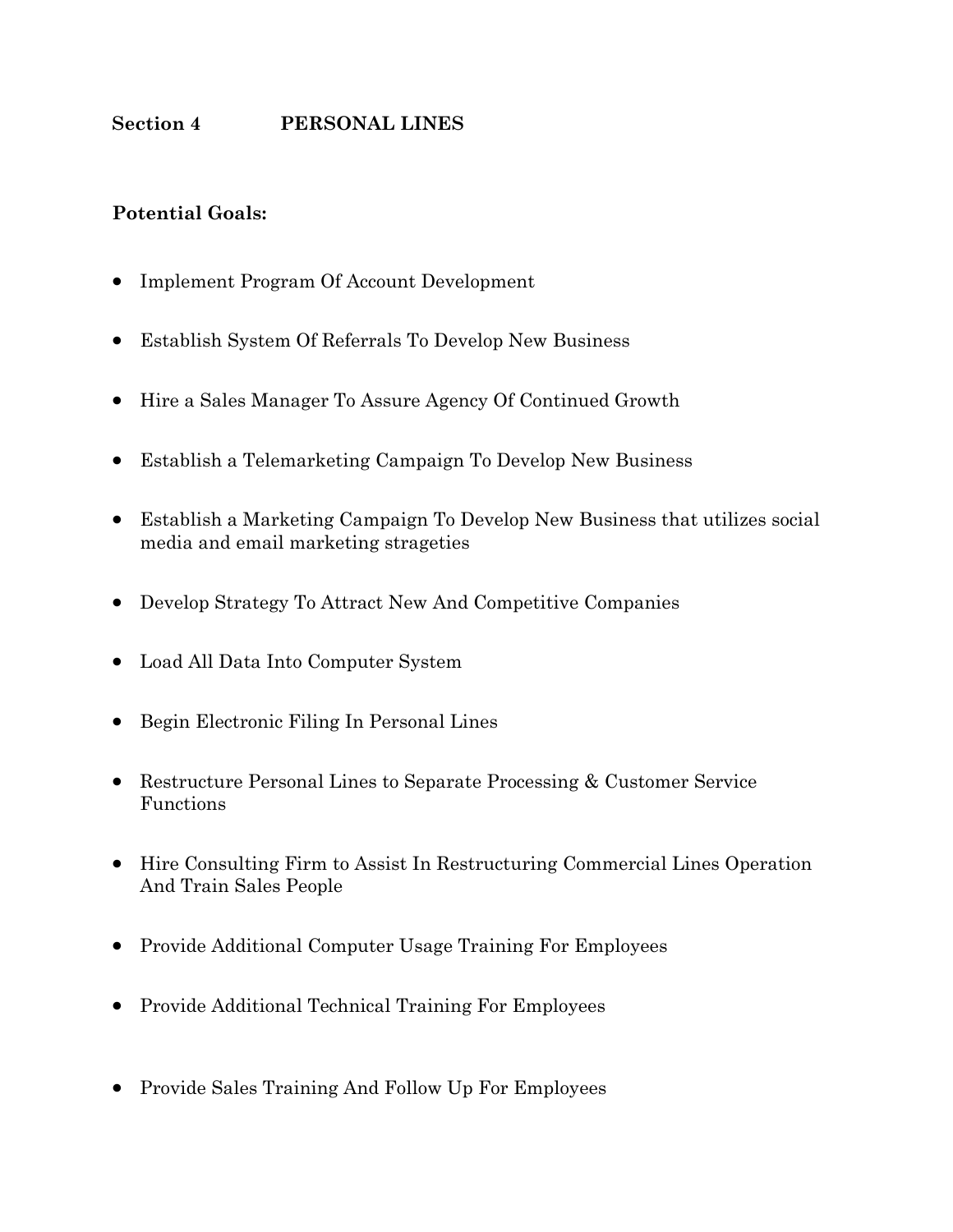### **Personal Lines Action Plan**

Objective: Implement program of account development

Plan Coordinator: Personal Lines Supervisor/Agency Owner

**Step #1:** Identify the products and services that we have available for our customers

|  | Responsible Party: | Personal Lines Supervisor/Agency Owner |
|--|--------------------|----------------------------------------|
|--|--------------------|----------------------------------------|

Start Date: Completion Date:

Comments:

**Step #2:** Identify those customers to whom we could provide additional products and services

Responsible Party: Personal Lines CSRs

Start Date: Completion Date:

Comments:

**Step #3:** Create plan to distribute new products and services to clients

Responsible Party: Personal Lines Supervisor/Agency Owner

Start Date: Completion Date:

Comments:

**Step #4:** Establish sales training program for those people whose job it will be to account develop and sell

Responsible Party:

Start Date: Completion Date:

Comments: